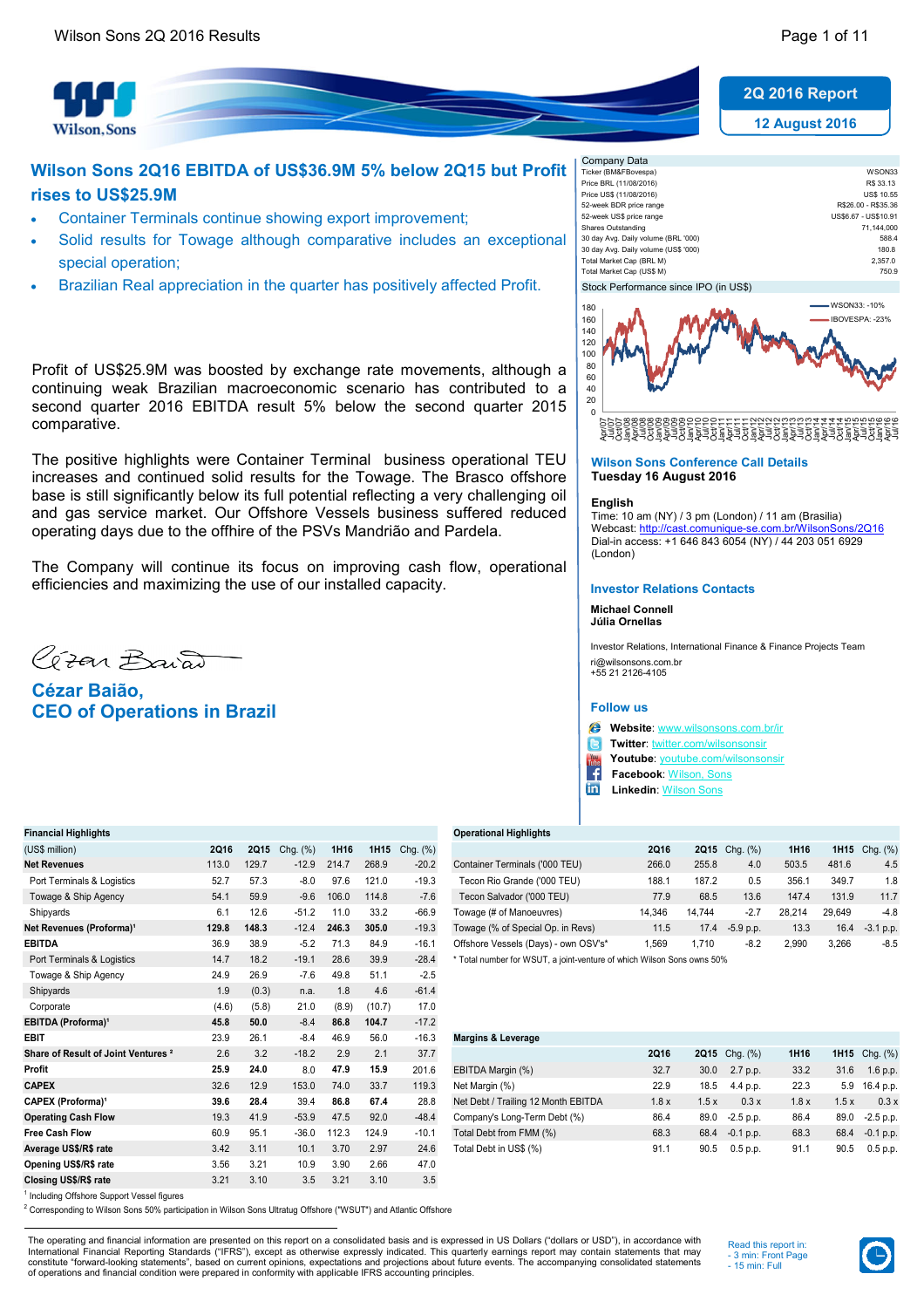#### Wilson Sons 2Q 2016 Results **Page 2 of 11** Nilson Sons 2Q 2016 Results

| <b>Net Revenues</b>                |             |             |             |
|------------------------------------|-------------|-------------|-------------|
| (US\$ millions)                    | <b>2Q16</b> | <b>2Q15</b> | Chg. $(\%)$ |
| Port Terminals & Logistics         | 52.7        | 57.3        | $-8.0$      |
| Towage & Ship Agency               | 54.1        | 59.9        | $-9.6$      |
| Shipyards                          | 6.1         | 12.6        | $-51.2$     |
| <b>Total</b>                       | 113.0       | 129.7       | $-12.9$     |
| Offshore Vessels (JV)              | 16.9        | 18.6        | $-9.1$      |
| <b>Total WS + Offshore Vessels</b> | 129.8       | 148.3       | $-12.4$     |
|                                    |             |             |             |

| <b>Consolidated Income Statement</b>           |             |             |          |
|------------------------------------------------|-------------|-------------|----------|
| (US\$ millions)                                | <b>2Q16</b> | <b>2Q15</b> | Chg. (%) |
| <b>Net Revenues</b>                            | 113.0       | 129.7       | $-12.9$  |
| Raw Materials                                  | (7.4)       | (14.6)      | 49.7     |
| <b>Operating Materials</b>                     | (3.3)       | (10.0)      | 66.9     |
| Petrol & Oil                                   | (4.0)       | (4.6)       | 12.2     |
| Employee benefits expense                      | (37.5)      | (40.5)      | 7.6      |
| Salaries and benefits                          | (30.5)      | (34.9)      | 12.5     |
| Payroll taxes                                  | (5.9)       | (4.5)       | $-30.5$  |
| <b>Pension Costs</b>                           | (0.2)       | (0.3)       | 8.3      |
| Long Term Incentive Plan                       | (0.8)       | (0.9)       | 5.9      |
| <b>Other Operating Expenses</b>                | (31.5)      | (35.8)      | 12.0     |
| Services <sup>1</sup>                          | (9.2)       | (9.1)       | $-0.9$   |
| <b>Freight and Rentals</b>                     | (4.1)       | (6.5)       | 37.0     |
| Rent of Tugs                                   | (6.8)       | (7.5)       | 9.5      |
| Energy, Water and Communic.                    | (3.8)       | (4.2)       | 11.5     |
| <b>Container Handling</b>                      | (4.1)       | (2.9)       | $-39.7$  |
| Insurance                                      | (1.0)       | (1.2)       | 15.0     |
| Others <sup>2</sup>                            | (2.5)       | (4.3)       | 41.0     |
| Profit on disposal of PP&E                     | 0.2         | 0.1         | 118.6    |
| <b>EBITDA</b>                                  | 36.9        | 38.9        | $-5.2$   |
| Depreciation & Amortisation                    | (13.0)      | (12.9)      | $-1.3$   |
| <b>EBIT</b>                                    | 23.9        | 26.1        | $-8.4$   |
| Share of Result of Joint Ventures <sup>4</sup> | 2.6         | 3.2         | $-18.2$  |
| Interest on Investments                        | 1.2         | 2.3         | $-49.3$  |
| Interest on Bank Loans and Leases              | (3.1)       | (3.2)       | 3.4      |
| FX on Investments and Loans                    | 4.0         | 2.9         | 37.3     |
| <b>Other Financial Results</b>                 | 0.6         | 0.6         | 5.4      |
| Exchange Gain (Loss) <sup>3</sup>              | 2.6         | 4.0         | $-34.2$  |
| Profit before tax                              | 31.9        | 35.9        | $-11.3$  |
| <b>Current Taxes</b>                           | (7.8)       | (10.6)      | 26.0     |
| <b>Deferred Taxes</b>                          | 1.9         | (1.3)       | n.a.     |
| Profit                                         | 25.9        | 24.0        | 8.0      |

1 Temporary workers, Outsourced Services , etc.

2 Travel, Sales Comission, Audit Fees, PIS & COFINS Credits, etc. 3 Exchange Gain (Loss) on Translation of Monetary Items

4 Corresponding to Wilson Sons participation in WSUT (50%) and Atlantic Offshore (50%)

| <b>Exchange rate effects</b>              |             |             |         |
|-------------------------------------------|-------------|-------------|---------|
|                                           | <b>2Q16</b> | <b>2Q15</b> | Chq.(%) |
| Monetary Items                            | 2.6         | 4.0         | $-34.2$ |
| Deferred Taxes                            | 5.3         | 2.9         | 82.5    |
| FX impact of loans and investments        | 4.0         | 2.9         | 37.3    |
| <b>Total Exchange Effects</b>             | 12.0        | 9.9         | 21.4    |
| Opening US\$/R\$ rate                     | 3.56        | 3.21        | 0.1     |
| Closing US\$/R\$ rate                     | 3.21        | 3.10        | 0.0     |
| R\$ Revaluation/Devaluation in Period (%) | 9.8%        | 3.3%        | 198.6%  |

# Net Revenues

US\$ revenues decreased against the comparative explained by:

− weaker average R\$ exchange rate impacting Port Terminal and other business revenues;

- − reduced Shipyard activity; and
- − reduced Logistics operations.

In BRL terms net revenues were flat year on year.

### Costs, Expenses & Profit

The weaker average R\$ exchange rate in 2Q16, with devaluation of 10% from 2Q15, benefited expenses generally. Additional to this exchange effect, the following items were observed:

- Raw materials were down with reduced Shipyard activities for third-parties.
- Personnel Expenses were impacted by the positive effect of BRL exchange devaluation which was offset by year on year inflation and provision for legal claims. Headcount of 4,570 at quarter end was 5% lower against the comparison with the same period of last year, mainly a result of reductions in the Logistics and Shipyard businesses.

• Rent of tugs was lower with the acquisition in March 2016 of 6 tugboats previously leased in the state of Pará.

- To improve the transparency of the financial statements, the Company has reclassified provision for legal claims to employee benefits expense, income tax expense and revenue, according to the nature of the legal claims. They were previously reported in other operating expenses and US\$0.4M was reallocated in 2Q15.
- Profit was affected by three significant foreign exchange effects on our consolidated income statement:
	- The first is the exchange gain of US\$2.6M as a result of balance sheet translations of R\$ denominated net monetary assets, such as net accounts receivable and payable, cash & cash equivalents;
	- The second is a net US\$5.3M positive impact on deferred taxes principally a result of the Company's fixed assets and US\$ loans. When R\$ appreciates, net future tax deduction allowable of net assets and loans represents a greater amount when converted to the US\$ reporting currency;
	- − The third is the positive FX impact on investments and loans of US\$4.0M due to US\$ denominated debt in subsidiaries with R\$ reporting currency.
- Profit excluding the three items identified above would have been US\$14.0M.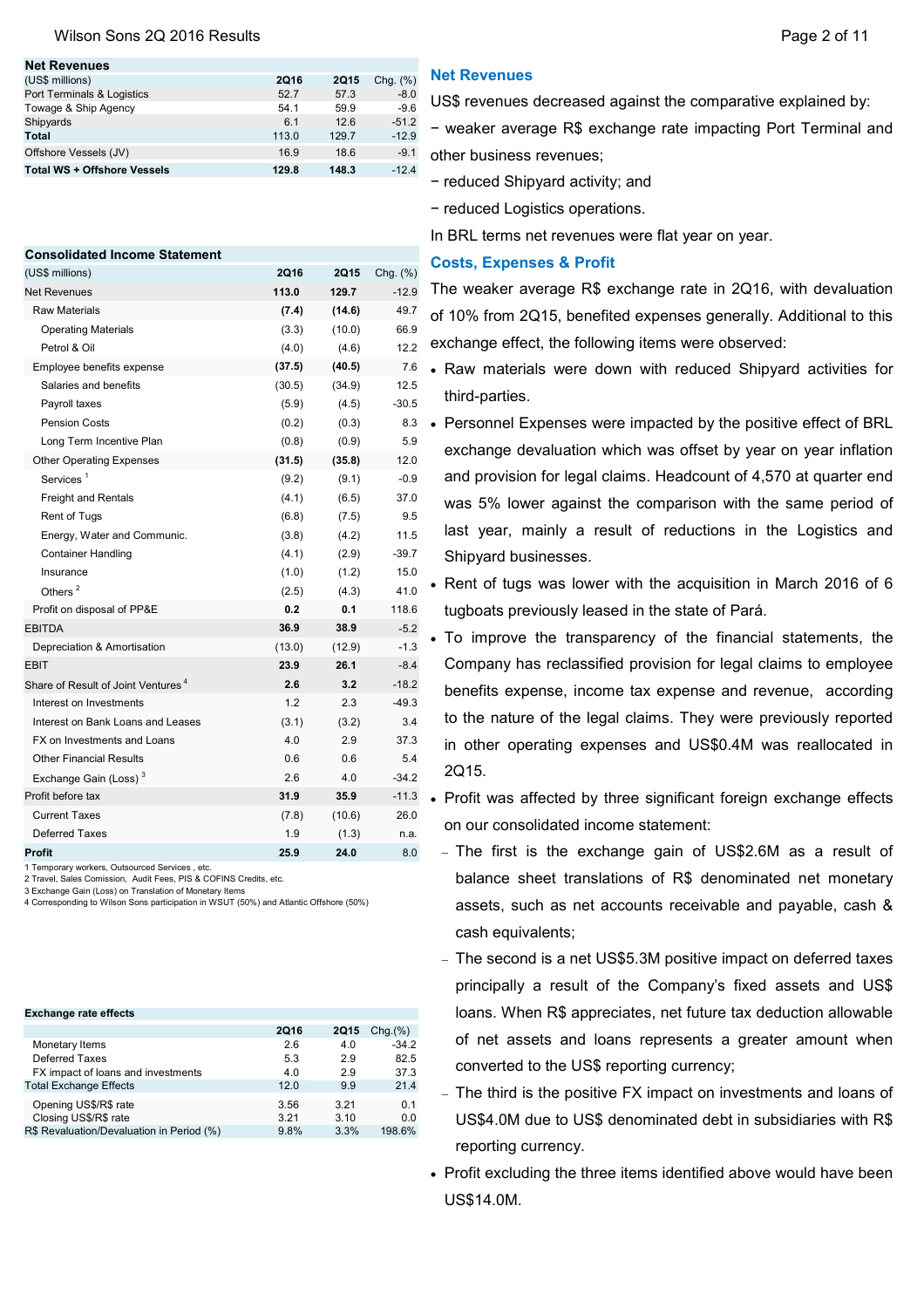### Wilson Sons 2Q 2016 Results **Page 3 of 11** Nilson Sons 2Q 2016 Results

| <b>CAPEX</b>                  |             |             |             |
|-------------------------------|-------------|-------------|-------------|
| (US\$ millions)               | <b>2Q16</b> | <b>2Q15</b> | Chg. $(\%)$ |
| Port Terminals & Logistics    | 20.7        | 4.3         | 378.2       |
| Towage & Ship Agency          | 9.9         | 8.1         | 23.0        |
| Shipyards                     | 0.2         | 0.4         | $-59.1$     |
| Corporate                     | 1.8         | 0.1         | 1821.4      |
| <b>Total (IFRS)</b>           | 32.6        | 12.9        | 153.0       |
| CAPEX - Offshore Vessels (JV) | 6.9         | 15.5        | $-55.3$     |
| Total (WS + Offshore Vessels) | 39.6        | 28.4        | 39.4        |

| <b>Net Debt</b>                    | 30/06/16 | 31/03/16 | Chg. $(\%)$ |
|------------------------------------|----------|----------|-------------|
| (US\$ millions)                    |          |          |             |
| <b>Total Debt</b>                  | 375.8    | 355.8    | 5.6         |
| Short Term                         | 51.0     | 4444     | 14.7        |
| Long Term                          | 324.9    | 311.3    | 4.4         |
| (-) Cash & Cash Equivalents        | (96.0)   | (131.5)  | $-27.0$     |
|                                    | 279.8    | 224.2    | 24.8        |
| $(=)$ Net Debt (Cash) <sup>1</sup> |          |          |             |

<sup>1</sup> Cash and Cash Equivalents includes amounts placed on short-term investments.

# Debt Maturity Schedule







\*Please see Consolidated Cash flows and Note 27 of Financial Statements for more details \*\*Property, plant and equipment and Intangible cash investment

\*\*\*Including lease arrangements

| Corporate                       |             |             |             |
|---------------------------------|-------------|-------------|-------------|
| (US\$ millions)                 | <b>2Q16</b> | <b>2Q15</b> | Chq. $(\%)$ |
| Employee benefits expense       | (3.9)       | (4.9)       | 20.3        |
| <b>Other Operating Expenses</b> | (0.7)       | (0.9)       | 24.7        |
| <b>EBITDA</b>                   | (4.6)       | (5.8)       | 21.0        |
|                                 |             |             |             |

### **CAPEX**

- The IFRS quarterly CAPEX is higher, largely as a result of the acquisition of 3 Ship-to-shore and 11 Rubber tyred gantry cranes to be delivered around late 2016 early 2017 for Port Terminals operations. This parcel of US\$15.7M reflects 35% of the total. The final parcel of US\$22.4M is expected in the first and second quarter of 2017.
- 3 new towage vessels were in different stages of construction in the quarter.
- Non-consolidated Offshore Vessels joint venture (WSUT) CAPEX decreased as the comparative includes more PSV´s under construction.

## Debt and Cash Profiles

- Net debt totalled US\$279.8M, with debt service ratios benefitting from an average interest cost of 3.4% and an average amortisation of 6.05 years.
- The reported consolidated figures do not include US\$259.6M of net debt from the Company's 50% share in the Offshore Vessels joint venture.
- The net debt to EBITDA for the trailing twelve months was 1.8x. If the Offshore Vessels business were proportionally consolidated, the trailing twelve month Net Debt to EBITDA would have been 2.8x.
- Cash, cash-equivalents and short-term investments decreased from the previous quarter to US\$96.0M, primarily due to the dividend paid in reference to the 2015 results and CAPEX in the Towage and Container Terminals businesses.
- At quarter-end 86.4% of debt was long-term.
- At 30 June 2016, the Group had US\$49.8M of undrawn borrowing facilities available.

### Corporate Costs

- Corporate costs include head-office and group support functions together with costs not allocated to the individual businesses.
- Costs were lower against the comparative period as a result of weaker average R\$ exchange rate in 2Q16 and the continued pursuit of cost reductions.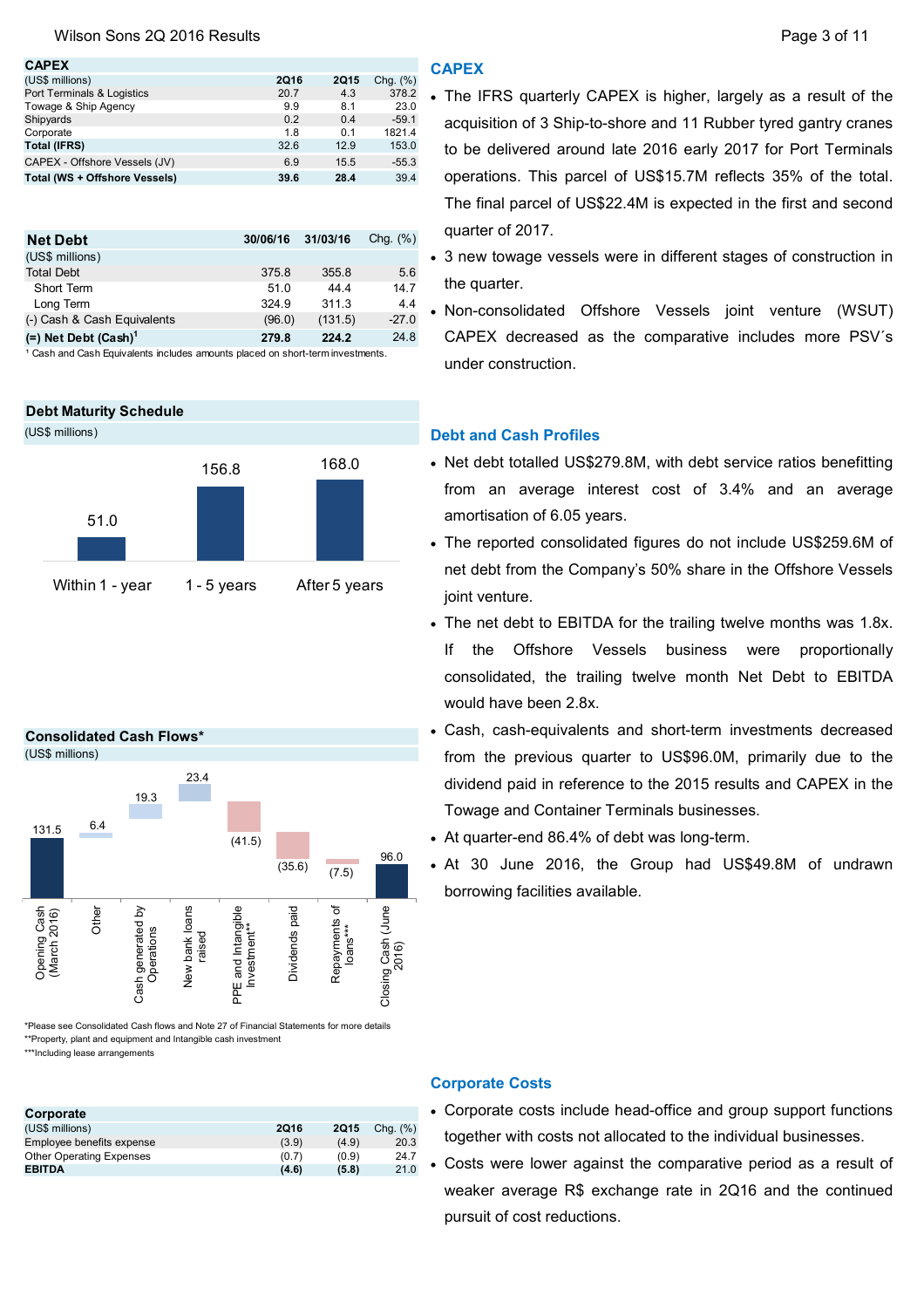#### Wilson Sons 2Q 2016 Results

|  | Page 4 of 11 |  |  |  |  |
|--|--------------|--|--|--|--|
|--|--------------|--|--|--|--|

| <b>Container Terminals</b>                   |             |             |              | <b>Port Services</b>                                                            |
|----------------------------------------------|-------------|-------------|--------------|---------------------------------------------------------------------------------|
|                                              | <b>2Q16</b> | <b>2Q15</b> | Chg. (%)     |                                                                                 |
| Net Revenues (US\$ million)                  | 36.9        | 39.0        | $-5.4$       |                                                                                 |
| <b>Container Handling</b>                    | 23.7        | 23.0        |              | 2.7 Container Terminals                                                         |
| Warehousing                                  | 5.9         | 8.6         |              | -31.8 • The majority of the Container Terminal revenues and all costs are       |
| Other Services <sup>1</sup>                  | 7.4         | 7.4         | 0.2          | R\$ based.                                                                      |
| EBITDA (US\$ million)                        | 15.1        | 15.7        |              | 4.3 • The import movements for both Rio Grande and Salvador have                |
| EBIT (US\$ million)                          | 10.6        | 11.5        | $-8.0$       | been pressured by soft demand and low local GDP growth which                    |
| EBITDA Margin (%)                            | 40.8        | 40.3        | 0.5 p.p.     | has impacted warehousing revenues negatively.                                   |
| EBIT Margin (%)                              | 28.6        | 29.4        | $-0.8$ p.p.  | • Tecon Rio Grande 2Q16:                                                        |
| <b>Volume indicators</b>                     |             |             |              | - Export volumes were up 14.2% with resins, frozen chicken,                     |
| <b>TEU '000</b>                              | <b>2Q16</b> |             |              | 2015 Chg. (%) tobacco, cellulose and wood positively impacted by Brazilian Real |
|                                              |             |             |              | depreciation and the consequent demand for export volumes;                      |
| <b>Tecon Rio Grande</b>                      |             |             |              | - Import volumes were down 20.2% mainly due to the Brazilian Real               |
| Full                                         | 115.1       | 117.6       | $-2.1$       | depreciation. Principal cargoes affected were spare parts, machines,            |
| Export                                       | 61.2        | 53.6        | 14.2         |                                                                                 |
| Import                                       | 15.0        | 18.8        |              | -20.2 steelwork, plastics and packaging;                                        |
| Cabotage                                     | 12.0        | 10.8        |              | $10.6$ – Cabotage volumes, up 10.6%, have been positively affected by           |
| Others $1$                                   | 26.9        | 34.4        | -21.7<br>4.9 | increased rice cargoes. Other cargoes affected were powdered milk               |
| Empty                                        | 73.0        | 69.6        | 0.5          | and tires;                                                                      |
| Total                                        | 188.1       | 187.2       |              | - Other volumes declined 21.7% for the quarter due to a reduction in            |
|                                              |             |             |              | the transhipment volumes. Argentinean transhipment lines reduced                |
| <b>Tecon Salvador</b>                        | 58.5        | 52.5        |              |                                                                                 |
| Full<br>Export                               | 27.4        | 21.2        | 29.1         | 11.3 from 3 to 1 due to normalisation of relations with Uruguay.                |
| Import                                       | 14.0        | 14.6        | -4.5         | • Tecon Salvador 2Q16:                                                          |
| Cabotage                                     | 13.7        | 12.3        | 11.3         | Export volumes were up 29.1% for the quarter highlighted by                     |
| Others $1$                                   | 3.4         | 4.4         |              | -22.4 polymers, ores, steel, tires, cocoa and products of cocoa. These          |
| Empty                                        | 19.4        | 16.0        |              | 21.3 export cargoes benefited from the Brazilian Real depreciation;             |
| Total                                        | 77.9        | 68.5        |              | 13.6 - Imports were down 4.5% driven by pieces & equipment, retail              |
|                                              |             |             |              | products and steel. The main reason was the economic situation                  |
| <b>Grand Total</b>                           | 266.0       | 255.8       | 4.0          |                                                                                 |
| <sup>1</sup> Transhipment and Shifting       |             |             |              | impacting the industries in the state of Bahia;                                 |
|                                              |             |             |              | - Cabotage was up 11.3% due to increase rice, chemicals &                       |
|                                              |             |             |              | petrochemicals, polymers, food, beverage, retail products and wood              |
|                                              |             |             |              | cargoes. Cabotage growth continues to be supported by lower costs               |
|                                              |             |             |              | in comparison to road transport with the brewing industry a recent              |
|                                              |             |             |              | highlight;                                                                      |
|                                              |             |             |              |                                                                                 |
|                                              |             |             |              | - Project cargo warehousing revenues were lower as a result of                  |
|                                              |             |             |              | lower levels of wind farm equipment.                                            |
| <b>O&amp;G Support Base ("Brasco")</b>       |             |             |              |                                                                                 |
|                                              | <b>2Q16</b> | <b>2Q15</b> | Chg. (%)     | Oil & Gas Support Base ("Brasco")                                               |
| Net Revenues (US\$ million)                  | 5.9         | 5.7         | 4.6          |                                                                                 |
| EBITDA (US\$ million)<br>EBIT (US\$ million) | 1.2<br>0.3  | 0.9<br>0.3  | 30.9<br>6.1  | • Comparing 2Q16 and 2Q15, there was a decrease in the number                   |
| EBITDA Margin (%)                            | 20.5        | 16.3        | 4.1 p.p.     | of spot vessel turnarounds although revenues were positively                    |
| EBIT Margin (%)                              | 5.5         | 5.4         | 0.1 p.p.     | impacted by the operations of waste management. Waste                           |
|                                              |             |             |              | management is measured by the number of tonnes handled and                      |
| <b>Volume Indicators</b>                     | <b>2Q16</b> | <b>2Q15</b> | Chg. (%)     | not the turnarounds.                                                            |
| Vessel Turnarounds Total (#) <sup>1</sup>    | 188         | 211         |              |                                                                                 |
| <sup>1</sup> Includes all base operations    |             |             |              | -10.9 • EBITDA was positively impacted by measures to cut costs and             |
|                                              |             |             |              | general expenses.                                                               |

# Logistics (Considering 100% share of Allink NVOCC)

- The Logistics bonded warehousing business and Allink were impacted by the Brazilian Real devaluation creating a difficult import environment.
- Revenues decreased due to terminated dedicated operations in 2015 and the negative impact of lower operational volumes in 2016.
- EBITDA was also impacted by higher provision for contingencies in the 2Q16, amounting to US\$0.9M.

| Logistics                            |             |             |             |
|--------------------------------------|-------------|-------------|-------------|
|                                      | <b>2Q16</b> | <b>2Q15</b> | Chg. $(\%)$ |
| Net Revenues (US\$ million)          | 9.9         | 12.6        | $-21.7$     |
| EADI, LCs, Transport & Allink (100%) | 9.5         | 11.8        | $-19.3$     |
| In-house Operations                  | 0.4         | 0.8         | $-56.3$     |
| EBITDA (US\$ million)                | $-1.6$      | 1.5         | n.a.        |
| EBIT (US\$ million)                  | $-2.0$      | 0.8         | n.a.        |
| EBITDA Margin (%)                    | n.a.        | 12.1        | n.a.        |
| EBIT Margin (%)                      | n.a.        | 6.5         | n.a.        |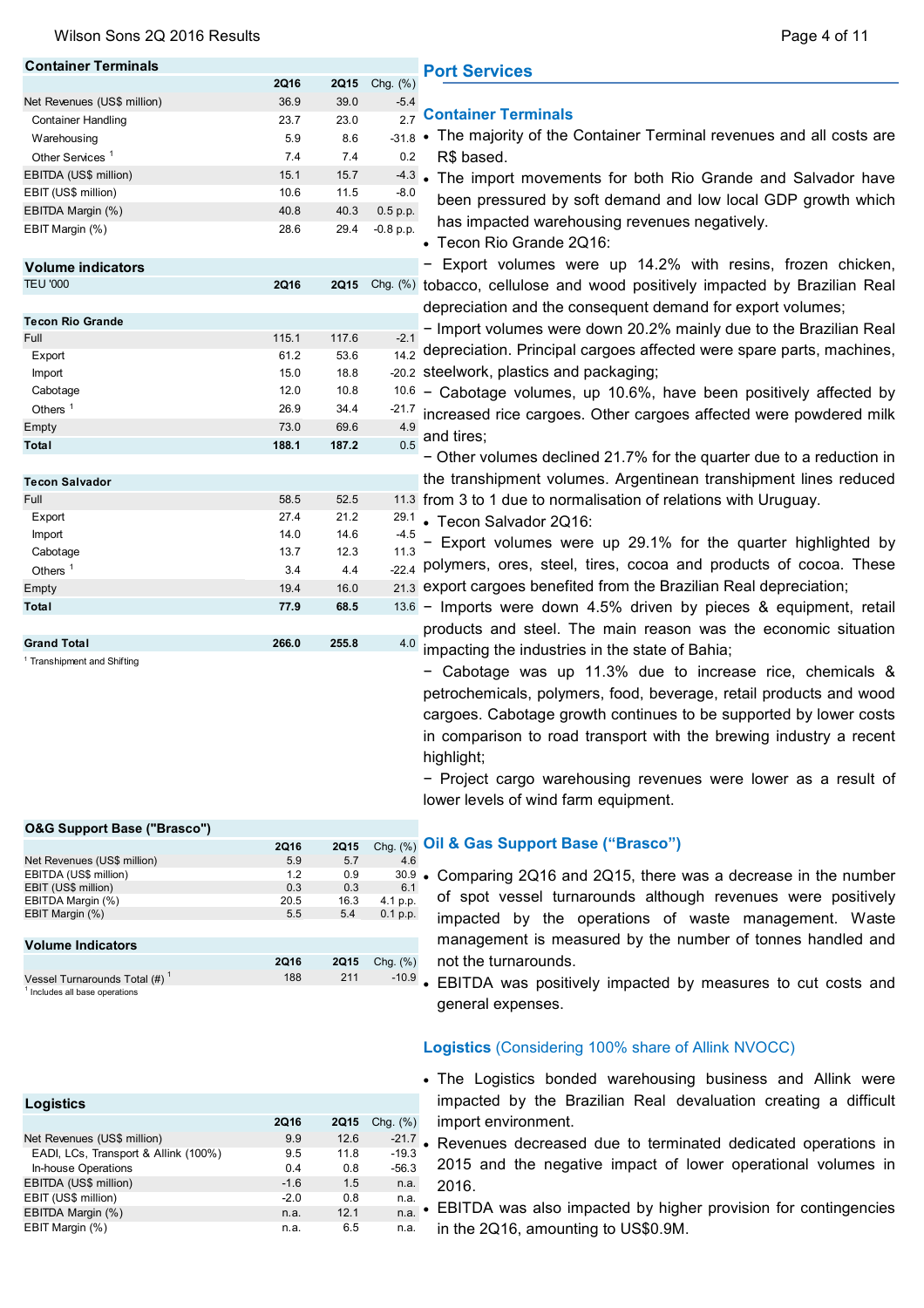### Towage & Ship Agency

|                                                    | <b>2Q16</b> | <b>2Q15</b> | Chq. $(\%)$ |
|----------------------------------------------------|-------------|-------------|-------------|
| Net Revenues (US\$ million)                        | 54.1        | 59.9        | $-9.6$      |
| Towage: Harbour Manoeuvres                         | 44.9        | 46.1        | $-2.7$      |
| Towage: Special Operations                         | 5.9         | 9.7         | $-39.8$     |
| Ship Agency                                        | 3.4         | 4.0         | $-15.7$     |
| EBITDA (US\$ million)                              | 24.9        | 26.9        | $-7.6$      |
| Towage                                             | 24.4        | 25.7        | $-4.9$      |
| Ship Agency                                        | 0.5         | 1.3         | $-62.8$     |
| EBIT (US\$ million)                                | 18.8        | 21.4        | $-11.9$     |
| EBITDA Margin (%)                                  | 45.9        | 45.0        | 1.0 p.p.    |
| EBIT Margin (%)                                    | 34.8        | 35.7        | $-0.9 p.p.$ |
|                                                    |             |             |             |
| <b>Volume Indicators</b>                           |             |             |             |
|                                                    | <b>2Q16</b> | <b>2Q15</b> | Chg. $(\%)$ |
| <b>Harbour Manoeuvres</b>                          | 14,346      | 14,744      | $-2.7$      |
| Avg. Deadweights Attended ('000 tons) <sup>1</sup> | 64.7        | 63.0        | 2.7         |

1 Does not include São Luis and Barra dos Coqueiros calls

| Offshore Vessels <sup>1</sup>                  |            |            |             |
|------------------------------------------------|------------|------------|-------------|
| <b>US\$ Million</b>                            | 2Q16       | 2Q15       | Chg. (%)    |
| <b>Net Revenues</b>                            | 16.9       | 18.6       | $-9.1$      |
| Raw Materials                                  | (1.0)      | (0.6)      | $-74.7$     |
| Employee benefits expense                      | (5.0)      | (5.5)      | 9.0         |
| Other Operational Expenses                     | (2.0)      | (1.5)      | $-38.3$     |
| Profit on disposal of PPE                      | 0.0        | 0.0        | n.a.        |
| <b>EBITDA</b>                                  | 8.9        | 11.1       | $-19.6$     |
| Depreciation & Amortisation                    | (4.2)      | (4.4)      | 4.5         |
| <b>EBIT</b>                                    | 4.7        | 6.7        | $-29.5$     |
| <b>Financial Revenues</b>                      | 0.3        | (0.5)      | n.a.        |
| <b>Financial Expenses</b>                      | (2.7)      | (2.2)      | $-21.2$     |
| Exchange Gain/Loss on Translation <sup>2</sup> | 2.7        | 0.8        | 253.6       |
| Profit before tax                              | 5.1        | 4.7        | 7.2         |
| <b>Current Taxes</b>                           | (0.1)      | (0.4)      | 84.9        |
| Deferred Taxes                                 | (2.4)      | (1.2)      | $-106.4$    |
| Profit (WSL % Share of JV)                     | 2.6        | 3.2        | $-18.3$     |
| EBITDA Margin (%)                              | 52.6       | 59.6       | $-6.9$ p.p. |
| EBIT Margin (%)                                | 28.0       | 36.1       | $-8.1$ p.p. |
| Net Margin (%)                                 | 15.6       | 17.3       | $-1.8$ p.p. |
| <b>CAPEX</b>                                   |            |            |             |
| <b>US\$ Million</b>                            | 2Q16       | 2015       | Chg. (%)    |
| <b>CAPEX</b>                                   | 6.9        | 15.5       | $-55.3$     |
| <b>Net Debt</b>                                |            |            |             |
| <b>US\$ Million</b>                            | 30/06/2016 | 31/03/2016 | Chg. (%)    |
| <b>Total Debt</b>                              | 269.1      | 270.9      | $-0.7$      |
| (-) Cash Equivalents/Long-term investment      | (9.4)      | (9.4)      | $-0.8$      |
| (=) Net Debt (Cash)                            | 259.6      | 261.5      | $-0.7$      |
| Volume Indicators <sup>3</sup>                 |            |            |             |
|                                                | 2Q16       | 2015       | Chg. (%)    |
| # OSVs (end of period)                         | 21         | 19         | 10.5        |
| # Days in Operation / Contract Days            | 1,569      | 1,710      | $-8.2$      |

Avg. Daily Rate (US\$) 21,517 21,710 -0.9 <sup>1</sup> Figures here presented are considered in a single line item in Income Statement and Balance Sheet

<sup>2</sup> Translation of Monetary Items

3 Considering total number of WSUT, of which Wilson Sons owns 50%

| <b>Shipyards</b>            |             |             |               |
|-----------------------------|-------------|-------------|---------------|
|                             | <b>2Q16</b> | <b>2Q15</b> | $Chq.$ $(\%)$ |
| Net Revenues (US\$ million) | 6.1         | 12.6        | $-51.2$       |
| EBITDA (US\$ million)       | 1.9         | (0.3)       | n.a.          |
| EBIT (US\$ million)         | 1.8         | (0.5)       | n.a.          |
| EBITDA Margin (%)           | 31.6        | n.a.        | n.a.          |
| EBIT Margin (%)             | 28.9        | n.a.        | n.a.          |

## Maritime Services

### Towage

- Harbour manoeuvres were slightly down when compared to the 2Q15 due to the market weakness and the increased competition in some ports.
- The devaluation of the average Brazilian Real exchange rate contributed to lower revenues as approximately 15% of clients have contracts in BRL. The decrease in the number of special operations also negatively impacted the revenues. 2Q15 special operations were boosted by revenues earned combating a fire in the Port of Santos.
- The increased EBITDA margin is a result of the combination of measures to reduce costs and expenses, the positive impact of the Real devaluation on costs and the increased size of the ships being attended.

### Offshore Vessels (Considering 50% share of Joint Venture)

- The days in operation were down compared to 2Q15 as vessels Mandrião and Pardela experienced offhire during the 2Q16. Albatroz, Cormoran and Gaivota were dry docked during 2Q16, which also impacted the number of days in operation.
- Mandrião and Pardela have concluded the process of registration on Brazilian special register (REB) and are available in the Brazilian spot market.
- The number of vessels increased with receipt of the Brazilian vessel Larus, a 5,000 deadweight tonne PSV which commenced operating in long term contract at the beginning of August.
- WSUT has contracts for the construction of a further two PSV's to be delivered through 2016: one that already has an operating contract and is being built in the Wilson Sons Guarujá Shipyard, and the second an international vessel ordered in February 2014.

### **Shipvards**

- The Shipyard revenues were impacted by reduced third party shipbuilding activities. Comparative 2Q15 Shipyard revenues were impacted by a one off provision for contractual clauses related to third party vessels which reduced quarter revenue and EBITDA by US\$1.5M.
- EBITDA was positively impacted as current vessels are projects with repeated specification and improved margins.
- The Shipyard orderbook at the end of the quarter included three tugboats for the Wilson Sons fleet, two tugboats for Saam Smit Towage Brasil and one PSV for WSUT. The Saam Smit has options for a further four vessels. Including these options, the oustanding orderbook at 30 June 2016 amount to US\$68.0M in uninvoiced contracts, considering the 30 June 2016 exchange rate of US\$3.21. The orderbook additionally includes 3 dry dock services for WS Towage.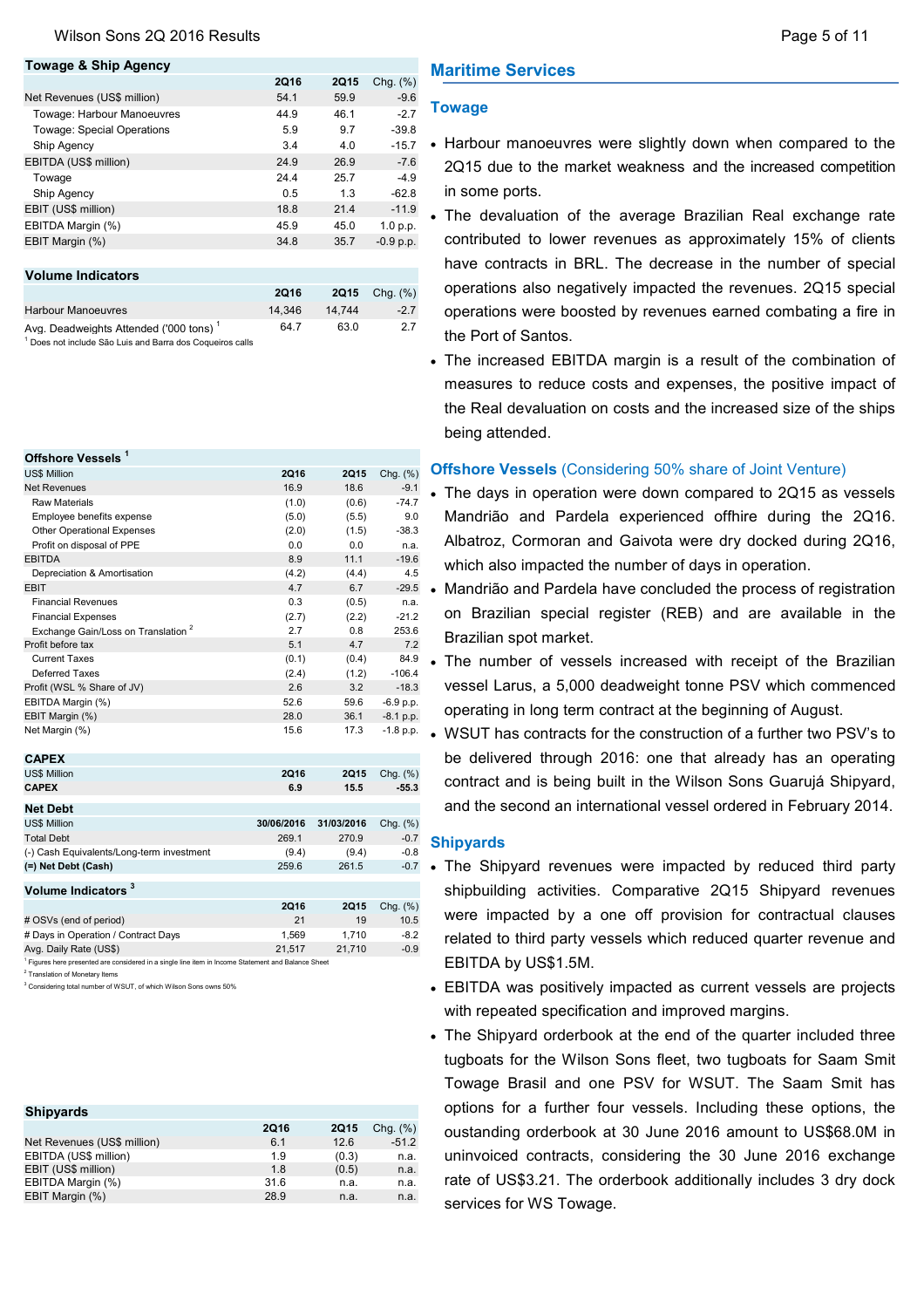

# Financial Highlights - US\$

| <b>Net Revenues</b>            |               |       |                 |       |                |               |        |                |
|--------------------------------|---------------|-------|-----------------|-------|----------------|---------------|--------|----------------|
| (US\$ millions)                | 2Q16          | 2Q15  | Chg. $(\%)$     | 1Q16  | Chg. (%)       | 1H16          | 1H15   | Chg. (%)       |
| Port Terminals                 | 42.9          | 44.7  | $-4.1$          | 34.3  | 24.8           | 77.2          | 92.7   | $-16.7$        |
| <b>Container Terminals</b>     | 36.9          | 39.0  | $-5.4$          | 29.3  | 26.0           | 66.2          | 80.2   | $-17.5$        |
| <b>Brasco</b>                  | 5.9           | 5.7   | 4.6             | 5.1   | 17.8           | 11.0          | 12.5   | $-11.9$        |
| Logistics                      | 9.9           | 12.6  | $-21.7$         | 10.6  | $-6.8$         | 20.4          | 28.3   | $-27.7$        |
| Towage                         | 54.1          | 59.9  | $-9.6$          | 51.9  | 4.2            | 106.0         | 114.8  | $-7.6$         |
| Towage                         | 50.7          | 55.9  | $-9.2$          | 48.6  | 4.4            | 99.3          | 107.1  | $-7.2$         |
| Ship Agency                    | 3.4           | 4.0   | $-15.7$         | 3.3   | 1.8            | 6.7           | 7.7    | $-12.5$        |
| Shipyard                       | 6.1           | 12.6  | $-51.2$         | 4.9   | 25.9           | 11.0          | 33.2   | $-66.9$        |
| <b>Net Revenues (IFRS)</b>     | 113.0         | 129.7 | $-12.9$         | 101.7 | 11.1           | 214.7         | 268.9  | $-20.2$        |
| Offshore Vessels (50%)         | 16.9          | 18.6  | $-9.1$          | 14.7  | 14.8           | 31.6          | 36.1   | $-12.6$        |
| <b>Net Revenues (Proforma)</b> | 129.8         | 148.3 | $-12.4$         | 116.4 | 11.5           | 246.3         | 305.0  | $-19.3$        |
|                                |               |       |                 |       |                |               |        |                |
| <b>EBITDA</b>                  |               |       |                 |       |                |               |        |                |
| (US\$ millions)                | 2Q16          | 2Q15  | Chg. (%)        | 1Q16  | Chg. (%)       | 1H16          | 1H15   | Chg. (%)       |
| Port Terminals                 | 16.3          | 16.7  | $-2.3$          | 12.9  | 25.9           | 29.2          | 36.4   | $-19.9$        |
| <b>Container Terminals</b>     | 15.1          | 15.7  | $-4.3$          | 11.6  | 30.1           | 26.6          | 33.6   | $-20.8$        |
| <b>Brasco</b>                  | 1.2           | 0.9   | 30.9            | 1.3   | $-9.6$         | 2.6           | 2.8    | $-8.8$         |
| Logistics                      | (1.6)         | 1.5   | n.a.            | 1.0   | n.a.           | (0.6)         | 3.5    | n.a.           |
| Towage                         | 24.9          | 26.9  | $-7.6$          | 25.0  | $-0.3$         | 49.8          | 51.1   | $-2.5$         |
| Towage                         | 24.4          | 25.7  | $-4.9$          | 24.0  | 1.8            | 48.4          | 49.4   | $-2.0$         |
| Ship Agency                    | 0.5           | 1.3   | n.a.            | 1.0   | $-51.8$        | 1.5           | 1.7    | n.a.           |
| Shipyard                       | 1.9           | (0.3) | n.a.            | (0.2) | n.a.           | 1.8           | 4.6    | $-61.4$        |
| Corporate                      | (4.6)         | (5.8) | 21.0            | (4.3) | $-7.6$         | (8.9)         | (10.7) | 17.0           |
| <b>EBITDA (IFRS)</b>           | 36.9          | 38.9  | $-5.2$          | 34.4  | 7.4            | 71.3          | 84.9   | $-16.1$        |
| Offshore Vessels (50%)         | 8.9           | 11.1  | $-19.6$         | 6.6   | 34.6           | 15.5          | 19.8   | $-21.9$        |
| <b>EBITDA (Proforma)</b>       | 45.8          | 50.0  | $-8.4$          | 41.0  | 11.8           | 86.8          | 104.7  | $-17.2$        |
| <b>EBIT</b>                    |               |       |                 |       |                |               |        |                |
| (US\$ millions)                | 2Q16          | 2Q15  | Chg. (%)        | 1Q16  | Chg. (%)       | 1H16          | 1H15   | Chg. (%)       |
| Port Terminals                 | 10.9          | 11.8  | $-7.6$          | 8.5   | 28.3           | 19.4          | 23.4   | $-17.4$        |
| <b>Container Terminals</b>     | 10.6          | 11.5  | $-8.0$          | 7.7   | 36.7           | 18.3          | 21.9   | $-16.5$        |
| <b>Brasco</b>                  | 0.3           | 0.3   | 6.1             | 0.8   | $-56.9$        | 1.1           | 1.5    | $-29.7$        |
| Logistics                      |               | 0.8   |                 | 0.6   |                |               | 2.0    |                |
|                                | (2.0)<br>18.8 | 21.4  | n.a.<br>$-11.9$ | 19.8  | n.a.<br>$-4.9$ | (1.4)<br>38.6 | 40.2   | n.a.<br>$-4.0$ |
| Towage                         |               |       |                 |       |                |               |        | $-3.3$         |
| Towage                         | 18.5          | 20.2  | $-8.4$          | 18.9  | $-2.1$         | 37.3          | 38.6   |                |
| Ship Agency                    | 0.4           | 1.2   | $-70.2$         | 0.9   | $-61.2$        | 1.3           | 1.6    | $-20.2$        |
| Shipyard                       | 1.8           | (0.5) | n.a.            | (0.2) | n.a.           | 1.6           | 4.4    | $-63.7$        |
| Corporate                      | (5.6)         | (7.4) | 24.1            | (5.7) | 1.6            | (11.3)        | (14.0) | 19.0           |
| <b>EBIT (IFRS)</b>             | 23.9          | 26.1  | $-8.4$          | 23.0  | 3.8            | 46.9          | 56.0   | $-16.3$        |
| Offshore Vessels (50%)         | 4.7           | 6.7   | $-29.5$         | 2.1   | 127.6          | 6.8           | 11.0   | $-38.2$        |
| EBIT (Proforma)                | 28.6          | 32.8  | $-12.7$         | 25.1  | 14.1           | 53.7          | 67.0   | $-19.9$        |
| <b>CAPEX</b>                   |               |       |                 |       |                |               |        |                |
| (US\$ millions)                | 2Q16          | 2Q15  | Chg. (%)        | 1Q16  | Chg. (%)       | 1H16          | 1H15   | Chg. (%)       |
| Port Terminals                 | 20.6          | 4.2   | 387.6           | 10.3  | 100.0          | 30.9          | 7.9    | 291.6          |
| <b>Container Terminals</b>     | 20.1          | 3.1   | 555.0           | 9.8   | 105.7          | 29.8          | 4.7    | 527.9          |
|                                |               |       |                 |       |                |               |        |                |
| <b>Brasco</b>                  | 0.5           | 1.2   | $-55.2$         | 0.5   | $-3.5$         | 1.1           | 3.1    | $-66.3$        |
| Logistics                      | 0.1           | 0.1   | 9.6             | 0.1   | 115.9          | 0.2           | 0.6    | $-69.6$        |
| Towage                         | 9.9           | 8.1   | 23.0            | 30.7  | $-67.6$        | 40.6          | 24.5   | 65.6           |
| Towage                         | 9.9           | 8.0   | 23.6            | 30.7  | $-67.6$        | 40.6          | 24.4   | 66.1           |
| Ship Agency                    | 0.0           | 0.0   | $-88.7$         | 0.0   | $-62.4$        | 0.0           | 0.1    | $-76.0$        |
| Shipyard                       | $0.2\,$       | 0.4   | $-59.1$         | 0.1   | 114.8          | 0.2           | 0.6    | $-62.0$        |
| Corporate                      | 1.8           | 0.1   | 1821.4          | 0.2   | 717.4          | 2.1           | 0.1    | 1499.8         |
| <b>CAPEX (IFRS)</b>            | 32.6          | 12.9  | 153.0           | 41.3  | $-21.0$        | 74.0          | 33.7   | 119.3          |
| Offshore Vessels (50%)         | 6.9           | 15.5  | $-55.3$         | 6.0   | 16.3           | 12.9          | 33.7   | $-61.8$        |
|                                |               |       |                 |       |                |               |        |                |
| <b>CAPEX (Proforma)</b>        | 39.6          | 28.4  | 39.4            | 47.3  | $-16.3$        | 86.8          | 67.4   | 28.8           |

1 Corresponding to Wilson Sons 50% participation in Wilson Sons Ultratug Offshore and Atlantic Offshore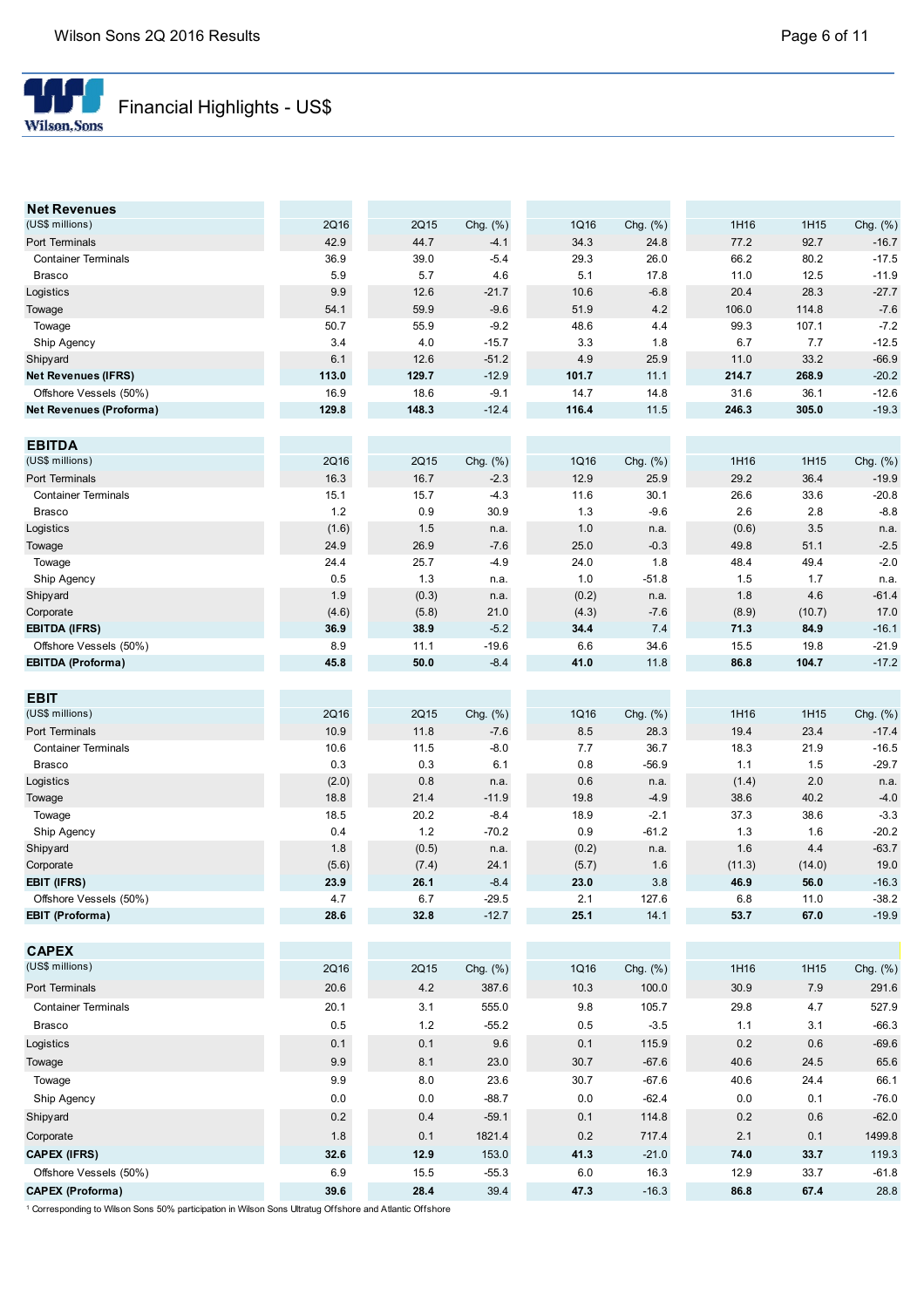

| <b>Net Revenues</b>            |        |             |              |        |          |        |             |                  |
|--------------------------------|--------|-------------|--------------|--------|----------|--------|-------------|------------------|
| (R\$ millions)                 | 2Q16   | 2Q15        | Chg. $(\%)$  | 1Q16   | Chg. (%) | 1H16   | 1H15        | Chg. (%)         |
| Port Terminals                 | 150.4  | 137.3       | 9.5          | 133.8  | 12.4     | 284.2  | 274.7       | 3.5              |
| <b>Container Terminals</b>     | 129.5  | 119.8       | 8.1          | 114.1  | 13.4     | 243.6  | 237.8       | 2.4              |
| <b>Brasco</b>                  | 20.9   | 17.5        | 19.7         | 19.7   | 6.4      | 40.6   | 36.9        | 10.1             |
| Logistics                      | 34.6   | 38.7        | $-10.6$      | 41.4   | $-16.5$  | 76.0   | 83.2        | $-8.6$           |
| Towage                         | 190.0  | 183.9       | 3.3          | 202.6  | $-6.2$   | 392.6  | 341.4       | 15.0             |
| Towage                         | 178.1  | 171.5       | 3.8          | 189.6  | $-6.1$   | 367.7  | 318.6       | 15.4             |
| Ship Agency                    | 11.9   | 12.4        | $-3.7$       | 13.0   | $-8.4$   | 24.9   | 22.8        | 8.9              |
| Shipyard                       | 21.6   | 38.5        | $-44.0$      | 18.9   | 14.0     | 40.5   | 97.9        | $-58.7$          |
| <b>Net Revenues (IFRS)</b>     | 396.5  | 398.4       | $-0.5$       | 396.8  | $-0.1$   | 793.3  | 797.2       | $-0.5$           |
| Offshore Vessels (50%)         | 59.2   | 57.0        | 3.8          | 57.3   | 3.4      | 116.5  | 107.4       | 8.5              |
| <b>Net Revenues (Proforma)</b> | 455.7  | 455.4       | 0.1          | 454.1  | 0.4      | 909.8  | 904.6       | 0.6              |
|                                |        |             |              |        |          |        |             |                  |
| <b>EBITDA</b>                  |        |             |              |        |          |        |             |                  |
| (R\$ millions)                 | 2Q16   | 2Q15        | Chg. (%)     | 1Q16   | Chg. (%) | 1H16   | 1H15        | Chg. (%)         |
| Port Terminals                 | 57.1   | 51.2        | 11.5         | 50.4   | 13.3     | 107.5  | 108.0       | $-0.4$           |
| <b>Container Terminals</b>     | 52.8   | 48.4        | 9.2          | 45.1   | 17.0     | 98.0   | 99.7        | $-1.7$           |
| <b>Brasco</b>                  | 4.3    | 2.9         | 49.4         | 5.3    | $-18.8$  | 9.5    | 8.3         | 15.3             |
| Logistics                      | (5.4)  | 4.7         | n.a.         | 3.9    | n.a.     | (1.5)  | 10.2        | n.a.             |
| Towage                         | 87.3   | 82.6        | 5.7          | 97.4   | $-10.4$  | 184.7  | 152.5       | 21.1             |
| Towage                         | 85.7   | 78.7        | 8.8          | 93.6   | $-8.5$   | 179.2  | 147.2       | 21.8             |
| Ship Agency                    | 1.6    | 3.9         | n.a.         | 3.8    | $-57.0$  | 5.4    | 5.3         | n.a.             |
| Shipyard                       | 6.8    | (1.0)       | n.a.         | (0.7)  | n.a.     | 6.1    | 13.7        | $-55.3$          |
| Corporate                      | (16.2) | (17.9)      | 9.6          | (16.7) | 2.7      | (32.9) | (32.1)      | $-2.5$           |
| <b>EBITDA (IFRS)</b>           | 129.6  | 119.6       | 8.4          | 134.4  | $-3.5$   | 264.0  | 252.3       | 4.6              |
| Offshore Vessels (50%)         | 31.2   | 34.0        | -8.1         | 25.5   | 22.4     | 56.7   | 59.2        | $-4.2$           |
| <b>EBITDA (Proforma)</b>       | 160.8  | 153.5       | 4.8          | 159.8  | 0.6      | 320.7  | 311.5       | 2.9              |
|                                |        |             |              |        |          |        |             |                  |
| <b>EBIT</b>                    |        |             |              |        |          |        |             |                  |
| (R\$ millions)                 | 2Q16   | 2Q15        | Chg. (%)     | 1Q16   | Chg. (%) | 1H16   | 1H15        | Chg. (%)         |
| Port Terminals                 | 38.2   | 36.3        | 5.2          | 33.1   | 15.5     | 71.3   | 70.0        | 1.9              |
| <b>Container Terminals</b>     | 37.1   | 35.4        | 4.8          | 30.1   | 23.1     | 67.2   | 65.5        | 2.6              |
| <b>Brasco</b>                  | 1.2    | 1.0         | 21.1         | 3.0    | $-61.4$  | 4.2    | 4.5         | $-8.4$           |
| Logistics                      | (6.9)  | 2.5         | n.a.         | 2.6    | n.a.     | (4.3)  | 5.7         | n.a.             |
| Towage                         | 66.1   | 65.5        | 0.9          | 77.2   | $-14.3$  | 143.3  | 120.0       | 19.4             |
| Towage                         | 64.9   | 61.9        | 4.9          | 73.7   | $-11.9$  | 138.6  | 115.1       | 20.3             |
| Ship Agency                    | 1.2    | 3.7         | $-66.5$      | 3.5    | $-65.4$  | 4.8    | 4.8         | $-1.7$           |
| Shipyard                       | 6.4    | (1.5)       | n.a.         | (0.8)  | n.a.     | 5.6    | 13.1        | $-57.1$          |
| Corporate                      | (19.7) | (22.7)      | 13.0         | (22.2) | 11.0     | (41.9) | (41.8)      | $-0.4$           |
| <b>EBIT (IFRS)</b>             | 84.1   | 80.1        | 4.9          | 90.0   | $-6.5$   | 174.0  | 167.1       | 4.1              |
| Offshore Vessels (50%)         | 16.6   | 20.6        | $-19.2$      | 7.8    | 113.1    | 24.4   | 33.1        | $-26.2$          |
| <b>EBIT (Proforma)</b>         | 100.7  | 100.7       | 0.0          | 97.7   | 3.0      | 198.4  | 200.2       | $-0.9$           |
|                                |        |             |              |        |          |        |             |                  |
| <b>CAPEX</b>                   |        |             |              |        |          |        |             |                  |
| (R\$ millions)                 | 2Q16   | 2Q15        | Chg. (%)     | 1Q16   | Chg. (%) | 1H16   | 1H15        | Chg. (%)         |
| Port Terminals                 | 71.0   | 13.0        | 445.6        | 40.9   | 73.7     | 111.8  | 23.4        | 378.0            |
| <b>Container Terminals</b>     | 69.2   | 9.5         | 631.0        | 38.7   | 78.6     | 107.9  | 14.3        | 654.7            |
| <b>Brasco</b>                  | 1.8    | 3.5         | $-48.8$      | 2.1    | $-14.9$  | 3.9    | 9.1         | $-56.6$          |
|                                | 0.4    |             |              | 0.2    | 67.9     | 0.7    |             |                  |
| Logistics                      | 35.9   | 0.3<br>24.9 | 25.4<br>44.1 | 111.7  | $-67.9$  | 147.6  | 1.6<br>70.4 | $-58.4$<br>109.6 |
| Towage                         | 35.8   | 24.8        | 44.8         |        | $-67.9$  | 147.5  |             |                  |
| Towage                         |        |             |              | 111.7  |          |        | 70.2        | 110.1            |
| Ship Agency                    | 0.0    | 0.1         | $-86.8$      | 0.1    | $-65.8$  | 0.1    | 0.2         | $-69.7$          |
| Shipyard                       | 0.6    | 1.1         | $-51.0$      | 0.2    | 172.0    | 0.8    | 1.8         | $-57.2$          |
| Corporate                      | 6.4    | 0.3         | 2082.9       | 0.9    | 621.2    | 7.3    | 0.4         | 1744.0           |
| <b>CAPEX (IFRS)</b>            | 114.2  | 39.7        | 188.1        | 153.9  | $-25.8$  | 268.1  | 97.6        | 174.8            |
| Offshore Vessels (50%)         | 22.2   | 47.5        | $-53.2$      | 21.8   | 2.3      | 44.0   | 99.6        | $-55.8$          |
| <b>CAPEX (Proforma)</b>        | 136.5  | 87.2        | 56.6         | 175.7  | $-22.3$  | 312.2  | 197.2       | 58.3             |

1 Corresponding to Wilson Sons 50% participation in Wilson Sons Ultratug Offshore and Atlantic Offshore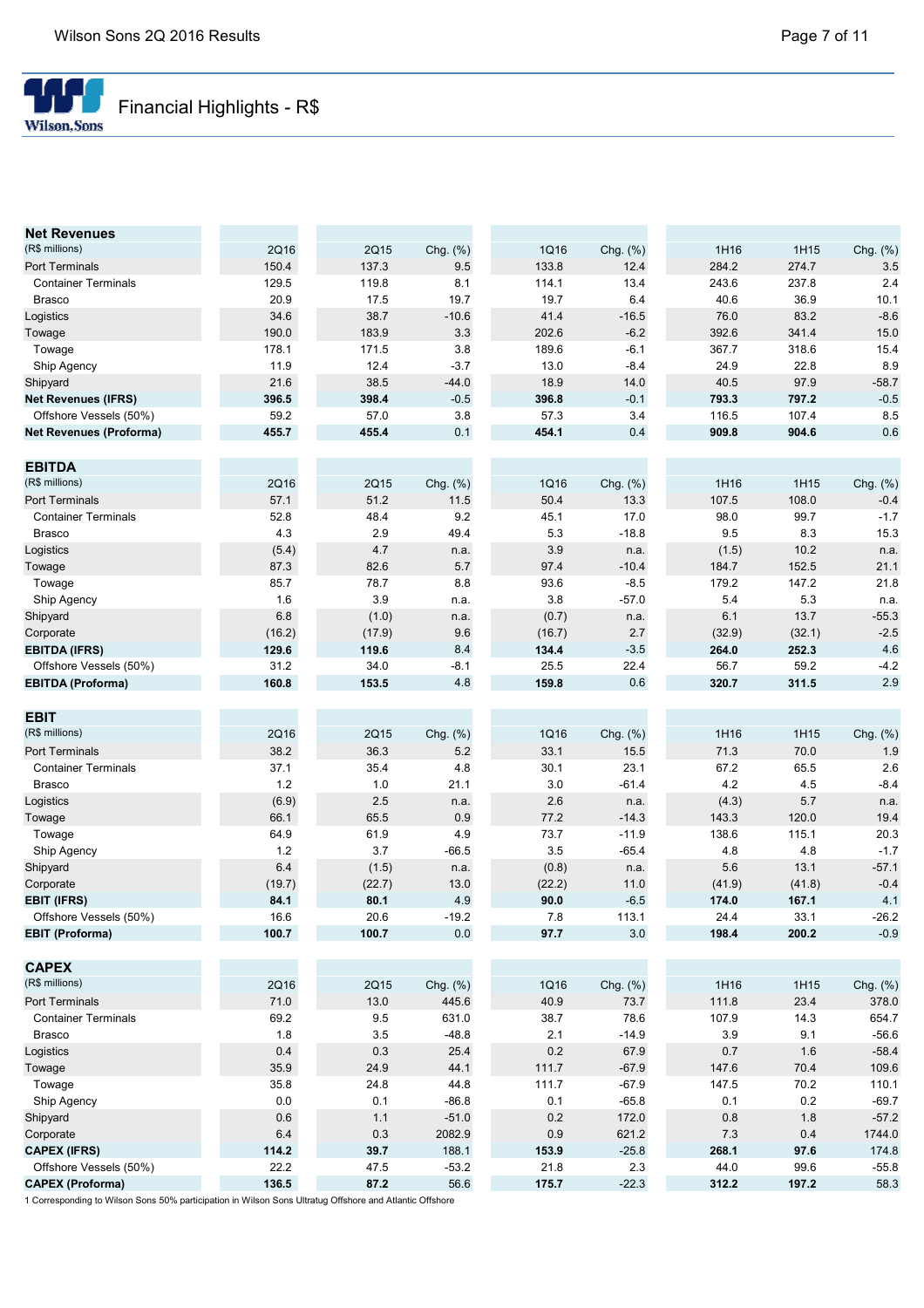

| <b>Container Terminals</b>  | <b>2Q16</b> |       | 2Q15 Chg. (%) |       | 1Q16 Chg. (%) | 1H16  |       | 1H15 Chg. (%) |
|-----------------------------|-------------|-------|---------------|-------|---------------|-------|-------|---------------|
| Tecon Rio Grande (TEU '000) |             |       |               |       |               |       |       |               |
| Full                        | 115.1       | 117.6 | $-2.1$        | 101.9 | 13.0          | 217.0 | 218.4 | $-0.7$        |
| Export                      | 61.2        | 53.6  | 14.2          | 54.6  | 12.2          | 115.7 | 95.6  | 21.0          |
| Import                      | 15.0        | 18.8  | $-20.2$       | 15.4  | $-2.5$        | 30.4  | 41.1  | $-26.0$       |
| Cabotage                    | 12.0        | 10.8  | 10.6          | 10.5  | 13.5          | 22.5  | 20.2  | 11.6          |
| Others*                     | 26.9        | 34.4  | $-21.7$       | 21.4  | 25.8          | 48.4  | 61.5  | $-21.4$       |
| Empty                       | 73.0        | 69.6  | 4.9           | 66.1  | 10.5          | 139.1 | 131.3 | 6.0           |
| Total                       | 188.1       | 187.2 | 0.5           | 168.0 | 12.0          | 356.1 | 349.7 | 1.8           |
| Tecon Salvador (TEU '000)   |             |       |               |       |               |       |       |               |
| Full                        | 58.5        | 52.5  | 11.3          | 51.2  | 14.2          | 109.7 | 101.2 | 8.4           |
| Export                      | 27.4        | 21.2  | 29.1          | 26.0  | 5.4           | 53.4  | 42.1  | 26.9          |
| Import                      | 14.0        | 14.6  | $-4.5$        | 10.6  | 32.2          | 24.6  | 29.0  | $-15.4$       |
| Cabotage                    | 13.7        | 12.3  | 11.3          | 12.1  | 13.7          | 25.8  | 24.0  | 7.4           |
| Others*                     | 3.4         | 4.4   | $-22.4$       | 2.6   | 32.0          | 5.9   | 6.1   | $-2.5$        |
| Empty                       | 19.4        | 16.0  | 21.3          | 18.3  | 6.1           | 37.7  | 30.6  | 23.0          |
| Total                       | 77.9        | 68.5  | 13.6          | 69.5  | 12.1          | 147.4 | 131.9 | 11.7          |
| Grand Total (Full)          | 173.6       | 170.1 | 2.0           | 153.1 | 13.4          | 326.7 | 319.7 | 2.2           |
| Grand Total (Empty)         | 92.4        | 85.6  | 7.9           | 84.4  | 9.6           | 176.8 | 161.9 | 9.2           |
| <b>Grand Total</b>          | 266.0       | 255.8 | 4.0           | 237.5 | 12.0          | 503.5 | 481.6 | 4.5           |
| * Shifting and Transhipment |             |       |               |       |               |       |       |               |

| Towage                         | <b>2Q16</b> |        | 2Q15 Chg. (%) | 1Q16 Chg. (%) | <b>1H16</b> |        | 1H15 Chg. (%) |
|--------------------------------|-------------|--------|---------------|---------------|-------------|--------|---------------|
| # of Harbour Manoeuvres        | 14.346      | 14.744 | $-2.7$        | 13.868        | 28.214      | 29.649 | $-4.8$        |
| Avg. Deadweights ('000 tons) * | 64.7        | 63.0   |               | 62.9          | 63.8        | 62.4   | 2.2           |

\* Does not include São Luis and Barra dos Coqueiros calls

| <b>Offshore Vessels</b>                                            | <b>2Q16</b> |      | 2Q15 Chg. (%) | 1Q16 Chg. (%) |      | 1H <sub>16</sub> |       | 1H15 Chg. (%) |
|--------------------------------------------------------------------|-------------|------|---------------|---------------|------|------------------|-------|---------------|
| # OSVs (end of period) *                                           | 21          |      | 10.5          | 19            | 10.5 | 21               |       | 10.5          |
| # Days in Operation/Contract Days *                                | .569        | .710 | $-8.2$        | 1.421         | 10.4 | 2.990            | 3.266 | $-8.5$        |
| * Considering total number of MICLIT of which Wilson Cope owns 50% |             |      |               |               |      |                  |       |               |

Considering total number of WSUT, of w hich Wilson Sons ow ns 50%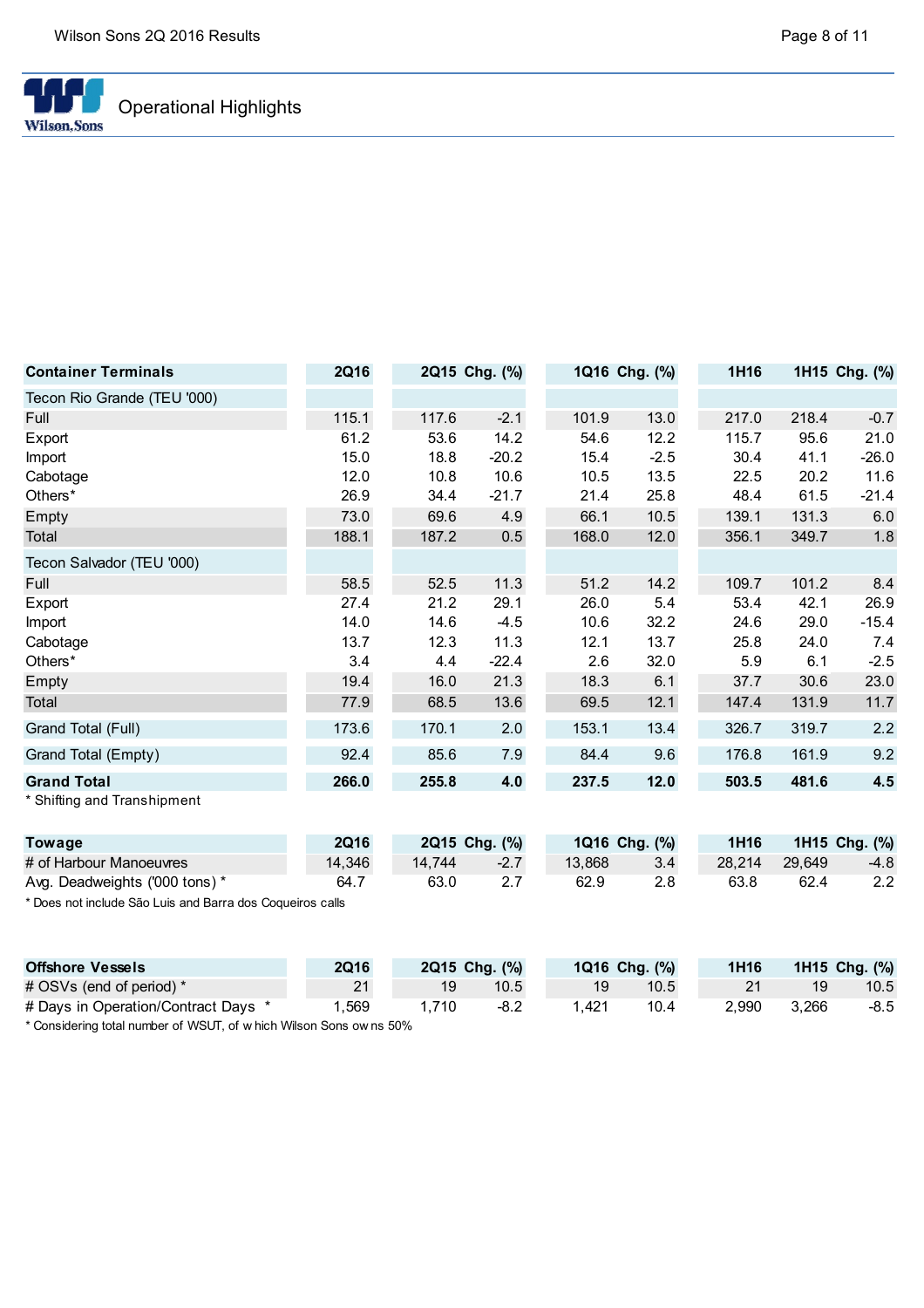# WILSON SONS LIMITED

Condensed consolidated interim statements of profit or loss and other comprehensive income For the period ended 30 June 2016 and 2015 (Unaudited) (Amounts expressed in thousands of U.S. Dollars and Brazilian Reais, unless otherwise noted)

|                                                                                                                                                                                    | Three-month period<br>ended                    |                                                  | Six-month period<br>ended                        |                                                 |                                                    | Three-month period<br>ended                        | Six-month period<br>ended                          |                                                   |  |
|------------------------------------------------------------------------------------------------------------------------------------------------------------------------------------|------------------------------------------------|--------------------------------------------------|--------------------------------------------------|-------------------------------------------------|----------------------------------------------------|----------------------------------------------------|----------------------------------------------------|---------------------------------------------------|--|
|                                                                                                                                                                                    | 30 June<br>2016<br>US\$                        | 30 June<br>2015<br>US\$                          | 30 June<br>2016<br>US\$                          | 30 June<br>2015<br>US\$                         | 30 June<br>2016<br>R\$                             | 30 June<br>2015<br>R\$                             | 30 June<br>2016<br>R\$                             | 30 June<br>2015<br>R\$                            |  |
| Revenue                                                                                                                                                                            | 112,960                                        | 129,736                                          | 214,670                                          | 268,899                                         | 396,502                                            | 398,380                                            | 793,258                                            | 797,215                                           |  |
| Raw materials and consumables used<br>Employee benefits expense<br>Depreciation and amortisation expenses<br>Other operating expenses<br>Profit on disposal of property, plant and | (7, 350)<br>(37, 455)<br>(13,030)<br>(31, 462) | (14, 615)<br>(40, 525)<br>(12, 861)<br>(35, 760) | (16, 313)<br>(67, 760)<br>(24, 404)<br>(59, 393) | (33, 286)<br>(81,599)<br>(28, 903)<br>(69, 250) | (25, 834)<br>(131, 412)<br>(45, 550)<br>(110, 350) | (44, 876)<br>(124, 369)<br>(39, 436)<br>(109, 869) | (60, 698)<br>(249, 476)<br>(89, 950)<br>(219, 237) | (98,049)<br>(241, 449)<br>(85, 217)<br>(205, 814) |  |
| equipment                                                                                                                                                                          | 209                                            | 96                                               | 67                                               | 141                                             | 726                                                | 291                                                | 136                                                | 434                                               |  |
| Results from operating activities                                                                                                                                                  | 23,872                                         | 26,071                                           | 46,867                                           | 56,002                                          | 84,082                                             | 80,121                                             | 174,033                                            | 167,120                                           |  |
| Share of result of joint ventures                                                                                                                                                  | 2,630                                          | 3,217                                            | 2,881                                            | 2,093                                           | 9,132                                              | 9,868                                              | 9,562                                              | 6,700                                             |  |
| Finance income<br>Finance costs<br>Exchange gain/loss on translation                                                                                                               | 5,903<br>(3, 197)<br>2,648                     | 2,861<br>(270)<br>4,025                          | 14,582<br>(6,068)<br>6,828                       | 5,663<br>(20, 408)<br>(6, 762)                  | 20,457<br>(11,220)<br>8,932                        | 8,799<br>(863)<br>10,991                           | 52,682<br>(22, 423)<br>23,912                      | 16,722<br>(60, 789)<br>(14, 432)                  |  |
| Profit before tax                                                                                                                                                                  | 31,856                                         | 35,904                                           | 65,090                                           | 36,588                                          | 111,383                                            | 108,916                                            | 237,766                                            | 115,321                                           |  |
| Income tax expense                                                                                                                                                                 | (5,937)                                        | (11, 907)                                        | (17, 219)                                        | (20, 713)                                       | (21, 100)                                          | (36, 640)                                          | (65, 015)                                          | (62, 171)                                         |  |
| Profit for the period                                                                                                                                                              | 25,919                                         | 23,997                                           | 47,871                                           | 15,875                                          | 90,283                                             | 72,276                                             | 172,751                                            | 53,150                                            |  |
| Profit for the period attributable to:<br>Owners of the Company<br>No-controlling interests                                                                                        | 25,812<br>107                                  | 23,271<br>726                                    | 47,739<br>132                                    | 14,890<br>985                                   | 89,918<br>365                                      | 70,049<br>2,227                                    | 172,283<br>468                                     | 50,251<br>2,899                                   |  |
|                                                                                                                                                                                    | 25,919                                         | 23,997                                           | 47,871                                           | 15,875                                          | 90,283                                             | 72,276                                             | 172,751                                            | 53,150                                            |  |
| Other comprehensive income<br>Items that are or may be reclassified to<br>profit or loss                                                                                           |                                                |                                                  |                                                  |                                                 |                                                    |                                                    |                                                    |                                                   |  |
| Exchange differences on translating<br>Effective portion of changes in fair value                                                                                                  | 21,613                                         | 6,458                                            | 36,896                                           | (35, 521)                                       | (88, 536)                                          | (27, 409)                                          | (184, 873)                                         | 114,207                                           |  |
| of cash flow hedges                                                                                                                                                                | 99                                             | 82                                               | 427                                              | (852)                                           | 345                                                | 213                                                | 1,354                                              | (2, 453)                                          |  |
| Total comprehensive income for the<br>period                                                                                                                                       | 47,631                                         | 30,537                                           | 85,194                                           | (20, 498)                                       | 2,092                                              | 45,080                                             | (10, 768)                                          | 164,904                                           |  |
| Total comprehensive income for the<br>period attributable to:                                                                                                                      |                                                |                                                  |                                                  |                                                 |                                                    |                                                    |                                                    |                                                   |  |
| Owners of the Company<br>Non-controlling interests                                                                                                                                 | 47,418<br>213                                  | 29,720<br>817                                    | 84,892<br>302                                    | (20, 968)<br>470                                | 1,727<br>365                                       | 42,840<br>2,240                                    | (11, 198)<br>430                                   | 162,189<br>2,715                                  |  |
|                                                                                                                                                                                    | 47,631                                         | 30,537                                           | 85,194                                           | (20, 498)                                       | 2,092                                              | 45,080                                             | (10, 768)                                          | 164,904                                           |  |
| Earnings per share from continuing<br>operations                                                                                                                                   |                                                |                                                  |                                                  |                                                 |                                                    |                                                    |                                                    |                                                   |  |
| Basic (cents per share)<br>Diluted (cents per share)                                                                                                                               | 36.28c<br>34.98c                               | 32.71c<br>31.46c                                 | 67.10c<br>64.69c                                 | 20.93c<br>20.13c                                | 126.39c<br>121.85c                                 | 98.46c<br>94.70c                                   | 242.16c<br>233.47c                                 | 70.63c<br>67.94c                                  |  |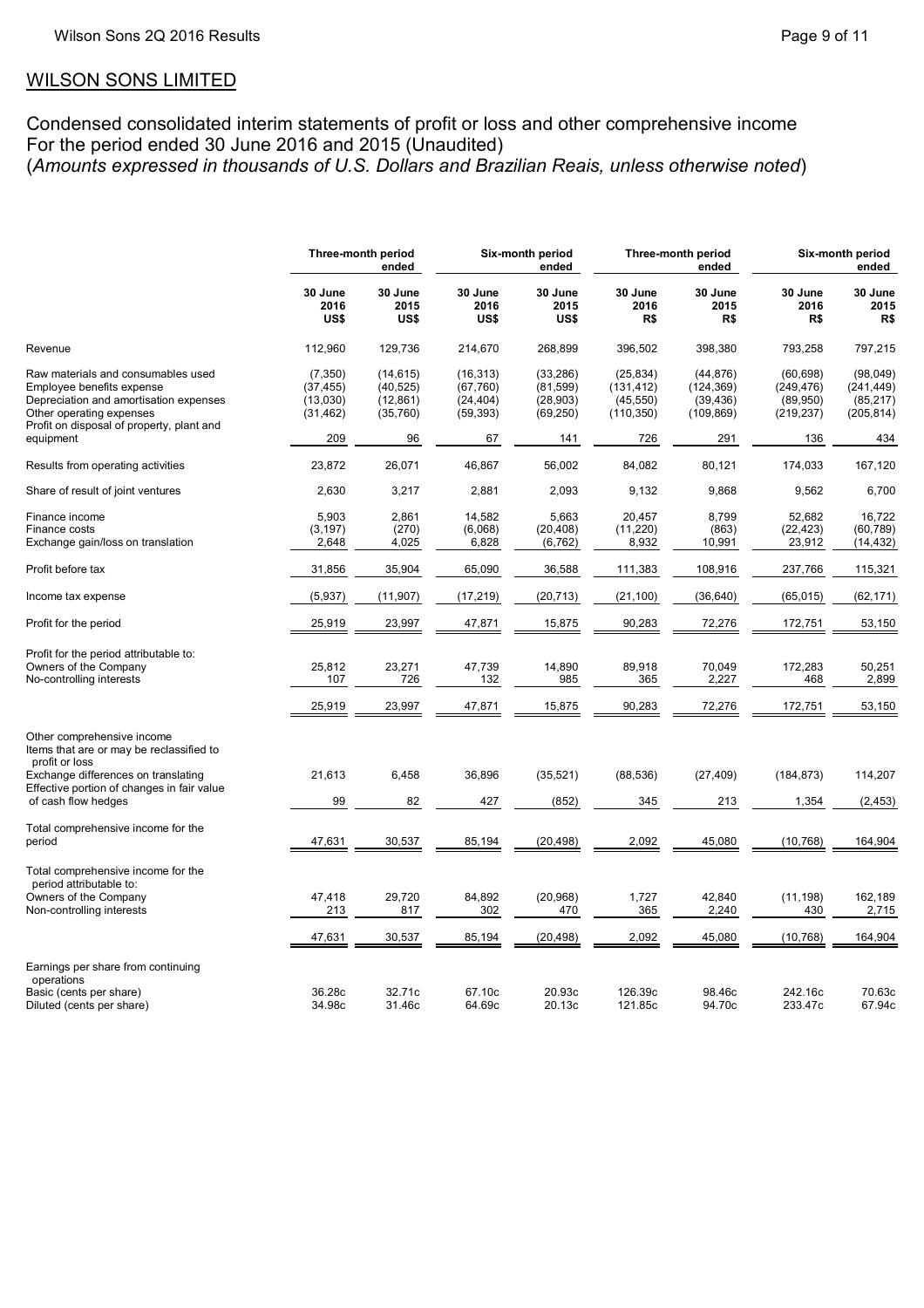# WILSON SONS LIMITED

# Condensed consolidated interim statements of financial position For the period ended 30 June 2016 and year ended 31 December 2015 (Amounts expressed in thousands of U.S. Dollars and Brazilian Reais, unless otherwise noted)

|                                               | 30 June<br>2016     | 31 December<br>2015 | 30 June<br>2016      | 31 December<br>2015  |
|-----------------------------------------------|---------------------|---------------------|----------------------|----------------------|
|                                               | US\$<br>(Unaudited) | US\$                | R\$<br>(Unaudited)   | R\$                  |
| <b>Assets</b>                                 |                     |                     |                      |                      |
| Non-current assets                            |                     |                     |                      |                      |
| Goodwill                                      | 30,906              | 27,389              | 99,202               | 106,950              |
| Other intangible assets                       | 31,733              | 26,274              | 101,857              | 102,595              |
| Property, plant and equipment                 | 650,153             | 557,185             | 2,086,861            | 2,175,696            |
| Deferred tax assets                           | 29,845              | 32,128              | 95,796               | 125,453              |
| Investment in joint ventures                  | 19,970              | 18,301              | 64,100               | 71,462               |
| Other receivables                             | 46,704              | 44,328              | 149,911              | 173,092              |
| Other non-current assets                      | 10,493              | 8,018               | 33,681               | 31,309               |
| Total non-current assets                      | 819,804             | 713,623             | 2,631,408            | 2,786,557            |
| <b>Current assets</b>                         |                     |                     |                      |                      |
| Inventories                                   | 31,502              | 28,285              | 101,115              | 110,447              |
| Operational trade receivables                 | 51,535              | 43,540              | 165,416              | 170,016              |
| Other receivables                             | 32,902              | 36,660              | 105,611              | 143,150              |
| Short-term investments                        | 24,000              | 40,723              | 77,036               | 159,015              |
| Cash and cash equivalents                     | 72,018              | 90,401              | 231,163              | 352,998              |
| Total current assets                          | 211,957             | 239,609             | 680,341              | 935,626              |
| Total assets                                  | 1,031,761           | 953,232             | 3,311,749            | 3,722,183            |
| <b>Equity and liabilities</b>                 |                     |                     |                      |                      |
| Capital and reserves                          |                     |                     |                      |                      |
| Share capital                                 | 9,905               | 9,905               | 26,815               | 26,815               |
| Capital reserves                              | 89,196              | 94,324              | 187,817              | 208,550              |
| Profit reserve and derivatives                | (1,098)             | (1,490)             | (4,691)              | (5,852)              |
| <b>Share Options</b>                          | 8,029               | 6,380               | 19,269               | 15,346               |
| Retained earnings                             | 424,811             | 412,644             | 938,154              | 891,601              |
| <b>Translation reserve</b>                    | (52, 163)           | (88, 851)           | 369,104              | 553,977              |
| Equity attributable to owners of the Company  | 478,680             | 432,912             | 1,536,468            | 1,690,437            |
| Non-controlling interests                     | 1,127               | 1,096               | 3,619                | 4,279                |
| Total equity                                  | 479,807             | 434,008             | 1,540,087            | 1,694,716            |
|                                               |                     |                     |                      |                      |
| Non-current liabilities                       |                     |                     |                      |                      |
| <b>Bank loans</b><br>Deferred tax liabilities | 323,296<br>50,787   | 322,265<br>52,631   | 1,037,716<br>163,016 | 1,258,380<br>205,513 |
| Derivatives                                   | 1,897               | 1,547               | 6,088                | 6,040                |
| Post-employment benefits                      | 1,698               | 1,308               | 5,451                | 5,108                |
| Provisions for tax, labour and civil risks    | 17,215              | 13,922              | 55,257               | 54,363               |
| Obligations under finance leases              | 1,571               | 1,536               | 5,043                | 5,998                |
| Total non-current liabilities                 | 396,464             | 393,209             | 1,272,571            | 1,535,402            |
| <b>Current liabilities</b>                    |                     |                     |                      |                      |
| Operational trade payables                    | 79,766              | 57,631              | 256,033              | 225,038              |
| Other payables                                | 20,651              | 20,631              | 66,285               | 80,560               |
| Derivatives                                   | 1,069               | 1,339               | 3,432                | 5,228                |
| Current tax liabilities                       | 3,037               | 3,732               | 9,747                | 14,574               |
| Obligations under finance leases              | 1,223               | 1,192               | 3,926                | 4,655                |
| Bank loans                                    | 49,744              | 41,490              | 159,668              | 162,010              |
| Total current liabilities                     | 155,490             | 126,015             | 499,091              | 492,065              |
| <b>Total liabilities</b>                      | 551,954             | 519,224             | 1,771,662            | 2,027,467            |
| Total equity and liabilities                  | 1,031,761           | 953,232             | 3,311,749            | 3,722,183            |